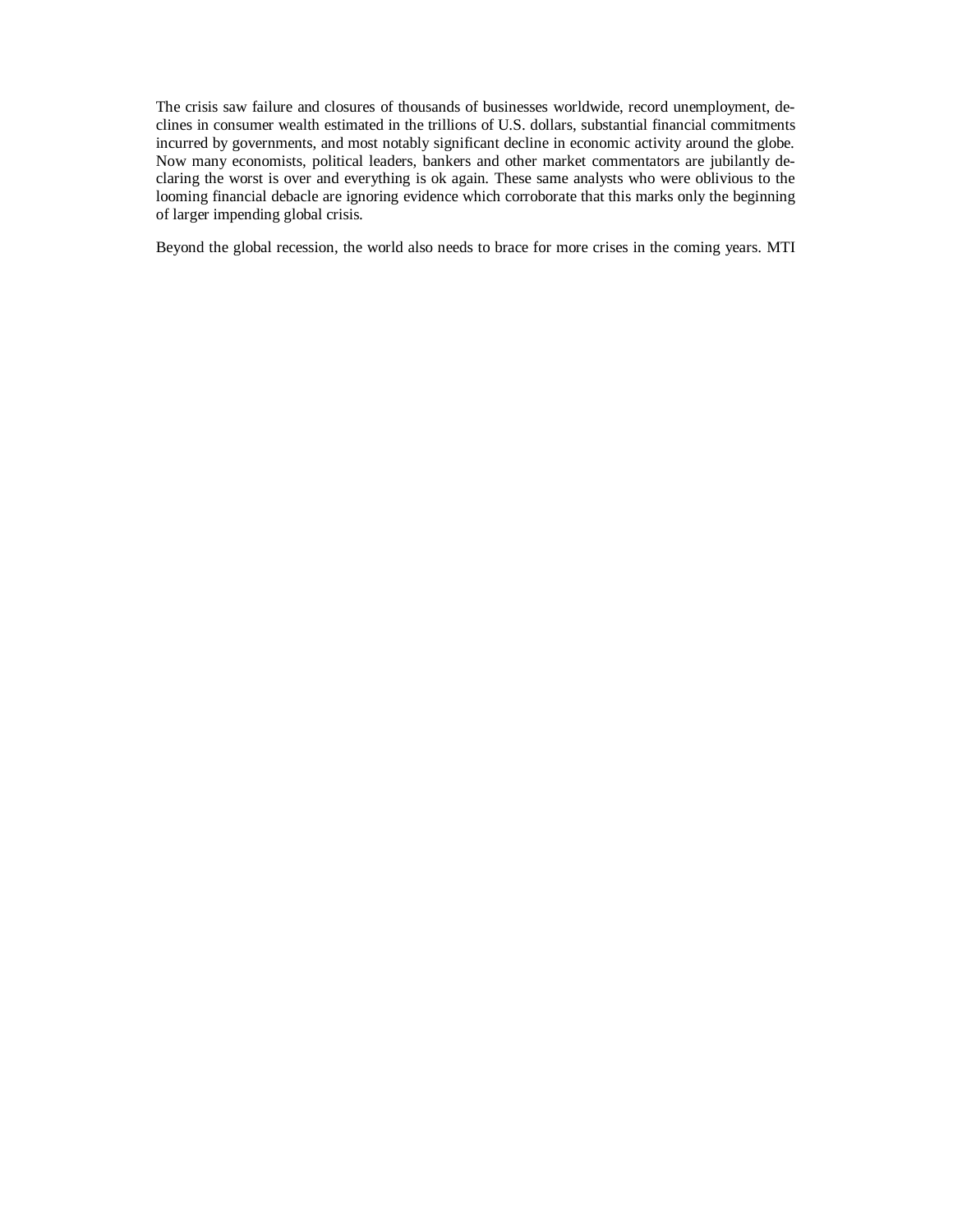## **Journal of Global Strategic Management | V. 4 | N. 2 | 2010-December | isma.info | 150-159 | DOI: 10.20460/JGSM.2010415832**

velopment, be it for detergents or ice cream.

*Product development must start from a deep understanding of functionality, not just form*. Marginal changes to products developed for rich customers in the United States, Europe, or Japan will not do. The infrastructure BOP consumers have to live and work in demands a rethinking of the functionality anew. Washing clothes in an outdoor moving stream is different from washing clothes in the controlled conditions of a washing machine that adjusts itself to the level of dirt and for batches of colored and white clothes.

*Process innovations are just as critical in BOP markets as product innovations*. In developed markets, the logistics system for accessing potential consumers, selling to them, and servicing products is welldeveloped. A reliable infrastructure exists and only minor changes might have to be made for specific products. In BOP markets, the presence of a logistics infrastructure cannot be assumed. Often, innovation must focus on building a logistics infrastructure, including manufacturing that is sensitive to the prevailing conditions. Accessing potential consumers and educating them can also be a daunting task to the uninitiated.

*Deskilling work is critical*. Most BOP markets are poor in skills. The design of products and services must take into account the skill levels, poor infrastructure, and difficulty of access for service in remote areas.

*Education of customers on product usage is key*. Innovations in educating a semiliterate group on the use of new products can pose interesting challenges. Further, most of the BOP also live in "media dark" zones, meaning they do not have access to radio or TV. In the absence of traditional approaches to education—traditional advertising—new and creative approaches, such as video mounted on trucks and traveling low-cost theatrical productions whose job it is to demonstrate product usage in villages, must be developed.

*Products must work in hostile environments*. It is not just noise, dust, unsanitary conditions, and abuse that products must endure. Products must also be developed to accommodate the low quality of the infrastructure, such as electricity (e.g., wide fluctuations in voltage, blackouts, and brownouts) and water (e.g., particulate, bacterial, and viral pollution).

*Research on interfaces is critical given the nature of the consumer population*. The heterogeneity of the consumer base in terms of language, culture, skill level, and prior familiarity with the function or feature is a challenge to the innovation team.

*Innovations must reach the consumer*. Both the highly dispersed rural market and a highly dense urban market at the BOP represent an opportunity to innovate in methods of distribution. Designing methods for accessing the poor at low cost is critical.

*Paradoxically, the feature and function evolution in BOP markets can be very rapid.* Product developers must focus on the broad architecture of the system—the platform—so that new features can be easily incorporated. BOP markets allow (and force) us to challenge existing paradigms. For example, challenging the grid- based supply of electricity as the only available source for providing goodquality, inexpensive energy is possible and necessary in the isolated, poor BOP markets.

Despite the idea of serving the poor profitably being with us for over a decade, little has been done to demonstrate the true calling of the private sector, as the entity of risk takers who utilize existing market opportunities to create wealth. While the skepticism of many in the private sector is based is real, the reality of the BOP latent potential is real too. By dedicating more investments into research and development, forming alliances and partnerships with BOP entrepreneurs the road to unleashing the full potential of the BOP market will be realized in our live time.

The private sector is bound to benefit from serving and working with the BOP populace. The synergy created in the process is what will translate into a research ground where innovations and ideas will be developed tested and implemented before being moved up to other markets and segments of the urban society. The bottom-up approach to the creation and development of solutions to the urban challenge will place the private sector on a track of sustainability and offer real benefits to the wider society. The challenges that rapid urbanization present us with makes it imperative that we create working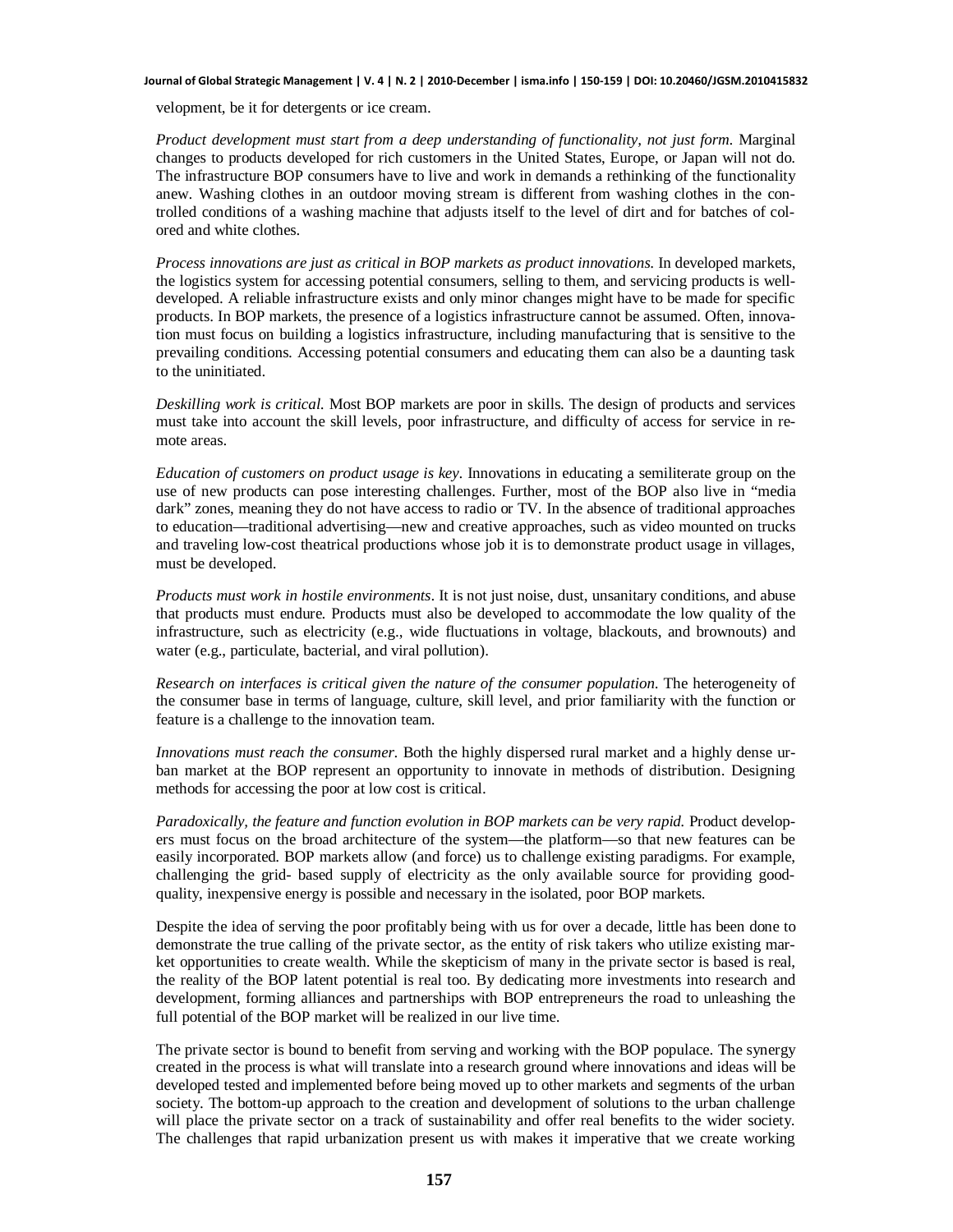## **Journal of Global Strategic Management | V. 4 | N. 2 | 2010-December | isma.info | 150-159 | DOI: 10.20460/JGSM.2010415832**

models and framework that will enable the private sector to tap into the reservoir of the whole society, including the BOP to come up with economic solutions to the economic problems that threaten the very fabric of urban living today.

## **CONCLUSIONS AND RECOMMENDATIONS**

In the world we live today, businesses and top executives must understand what differentiates their companies from others and must understand the needs of the consumers in their markets. If these two ingredients are understood, a business can develop a strategic plan to create a market niche and develop their customer base to be successful. Development of this information along with the development of the internal business processes can lead to some form of a competitive advantage in the market. The businesses and their representatives are directly responsible for the patterns of purchases (in the long run) of each of their customers. How they (the customers) will react within certain situations is largely due to the education and supplying the customer with enough data and tools to proficiently inform them of what is to be completed and within what context and timeframe. Understanding the customer and their reactions to the environment will prolong the life of the relationship between businesses and their customers.

Our society is facing a financial crisis, an economic crisis, and as recent research is increasingly showing, a humanitarian crisis. Recession has hit the entire world. Wherever we go everybody is talking about it and each and every trade is affected by it. If the recession protracts, more and more people will fail to get out of poverty.

The Bottom of the Pyramid approaches offers the private sector an opportunity to lead the way towards urban economic and social transformation in the 21<sup>st</sup>century. What is fundamentally required is the elicitation of the adventurous spirit of the sector to push the frontiers of market economics to new heights. The risk-taking attitude of the entrepreneurs of the industrials revolution who opened the wells of wealth to humanity through inventions and innovations needs to be relived in our times.

Getting the right combination of scale, technology, price, sustainability, and usability requires that managers start with a "zero-based" view of innovations for the BOP markets. Managers need a new philosophy of innovation and product and service delivery for the BOP markets. The 12 principles that constitute the minimum set of a philosophy of innovation are critical to understand and apply. Needless to say, they challenge the existing assumptions about product and market development. By forcing managers in large enterprises to rethink and re-examine their assumptions about form and functionality, about channels and distribution costs, BOP markets can serve as catalysts for new bursts of creativity. The biggest advantage is often in challenging the capital intensity and the managerial cost structures that have been assumed in MNCs.

Innovation in BOP markets can reverse the flow of concepts, ideas, and methods. Therefore, for an MNC that aims to stay ahead of the curve, experimenting in BOP markets is increasingly critical. It is no longer an option.